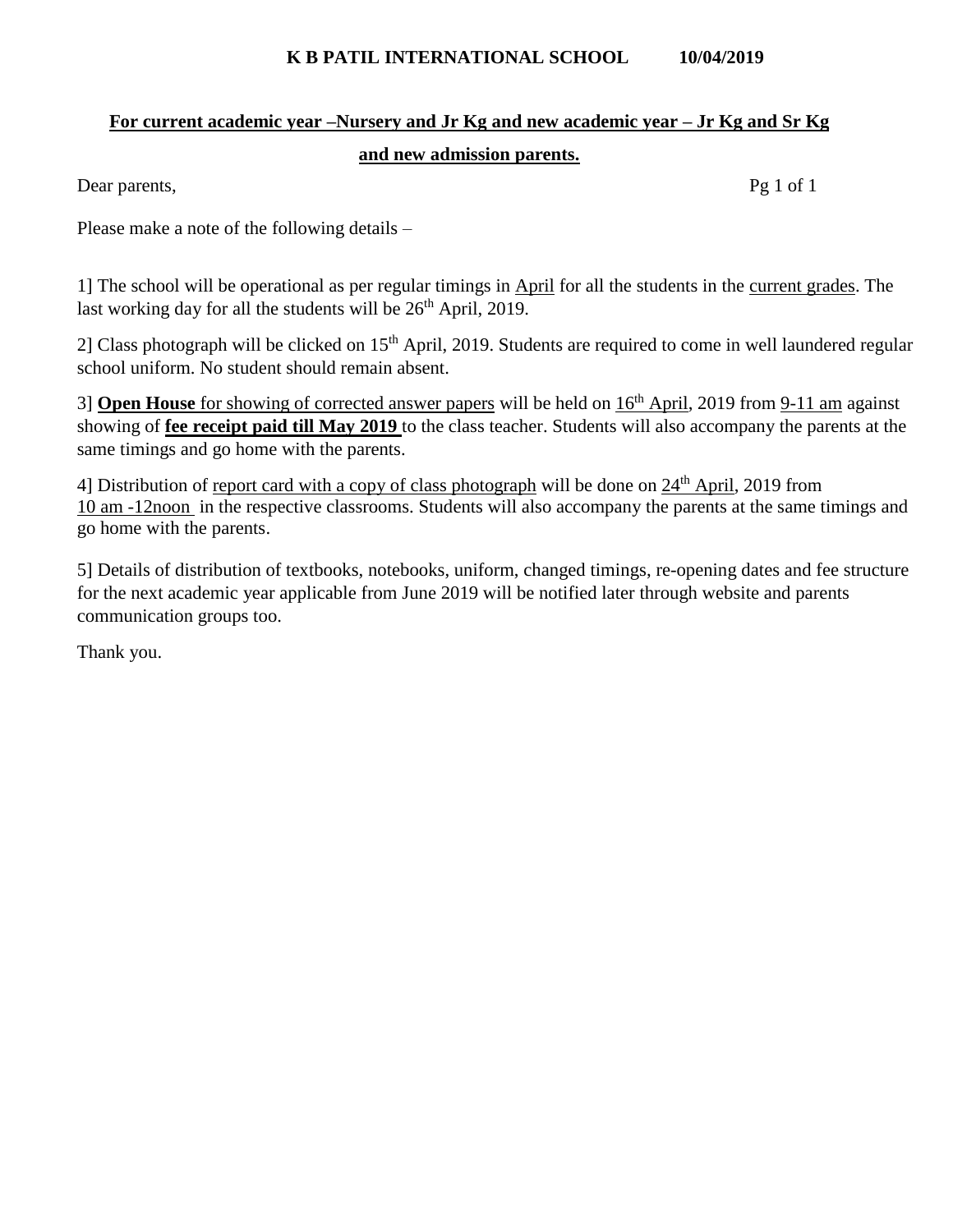#### **K B PATIL INTERNATIONAL SCHOOL 10/04/2019**

### **For current academic year –Sr Kg to Grade VIII and new academic year Grade I to VIII and new admission parents.**

Dear parents, Pg 1 of 3

Please make a note of the following details –

1] The school will be operational as per regular timings in April for all the students in the current grades. The last working day for all the students will be  $26<sup>th</sup>$  April, 2019.

2] Class photograph will be clicked on 15<sup>th</sup> April, 2019. Students are required to come in well laundered regular school uniform only. No student should remain absent.

3] **Open House** for showing of corrected answer papers will be held on  $16<sup>th</sup>$  April, 2019 from 9-11 am against showing of **fee receipt paid till May 2019** to the class teacher. Students will also accompany the parents at the same timings and go home with the parents.

4] Distribution of report card with a copy of class photograph and Fee booklet [for 2019-20] will be done on 24<sup>th</sup> April, 2019 from 8-10 am [new V to VIII] and 10 am -12noon [new I to IV] in the respective classrooms. Students will also accompany the parents at the same timings and go home with the parents.

On 24th April, 2019, you are also required to pay **Annual Activity Fees of Rs 5000/- in cash or cheque in favour of 'K B Patil International School'** applicable for 2019-20 in the school office from 9-11 am only for new Grade I to VIII.

On 24<sup>th</sup> April, 2019 Sr KG students [current year] or Grade I [new] will be felicitated on being promoted to Grade I –Primary Section through Graduation Day. Sr KG students are required to report in the respective classroom for the Graduation Day Celebration at 9.30 am in the regular school uniform and thereafter collect the report card from the class teacher from 10 am-12 noon.

5] Distribution of textbooks, notebooks and uniforms will be done class-wise on the dates given below in the school premises against the payment of amount **[CASH only]** stated in the sheet attached overleaf.

## **24th April, 2019 from 8-10 am for new V to VIII and from 10 am -12 noon for new I to IV**

### **and also on**

## **25th April, 2019 from 8-10 am for new V to VIII and from 10 am -12 noon for new I to IV**

6] New academic session for all classes will commence in June 2019. All students from Grade I to VIII will report to school on  $3<sup>rd</sup>$  June, 2019 at 8 am. The changed school timings for students from  $3<sup>rd</sup>$  June onwards will be from 8 am to 2.30 pm. Please confirm the van pick up and drop timings from the van personnel.

7] Summer Camp details are given in the sheet attached overleaf. Please refer and register accordingly.

Thank you.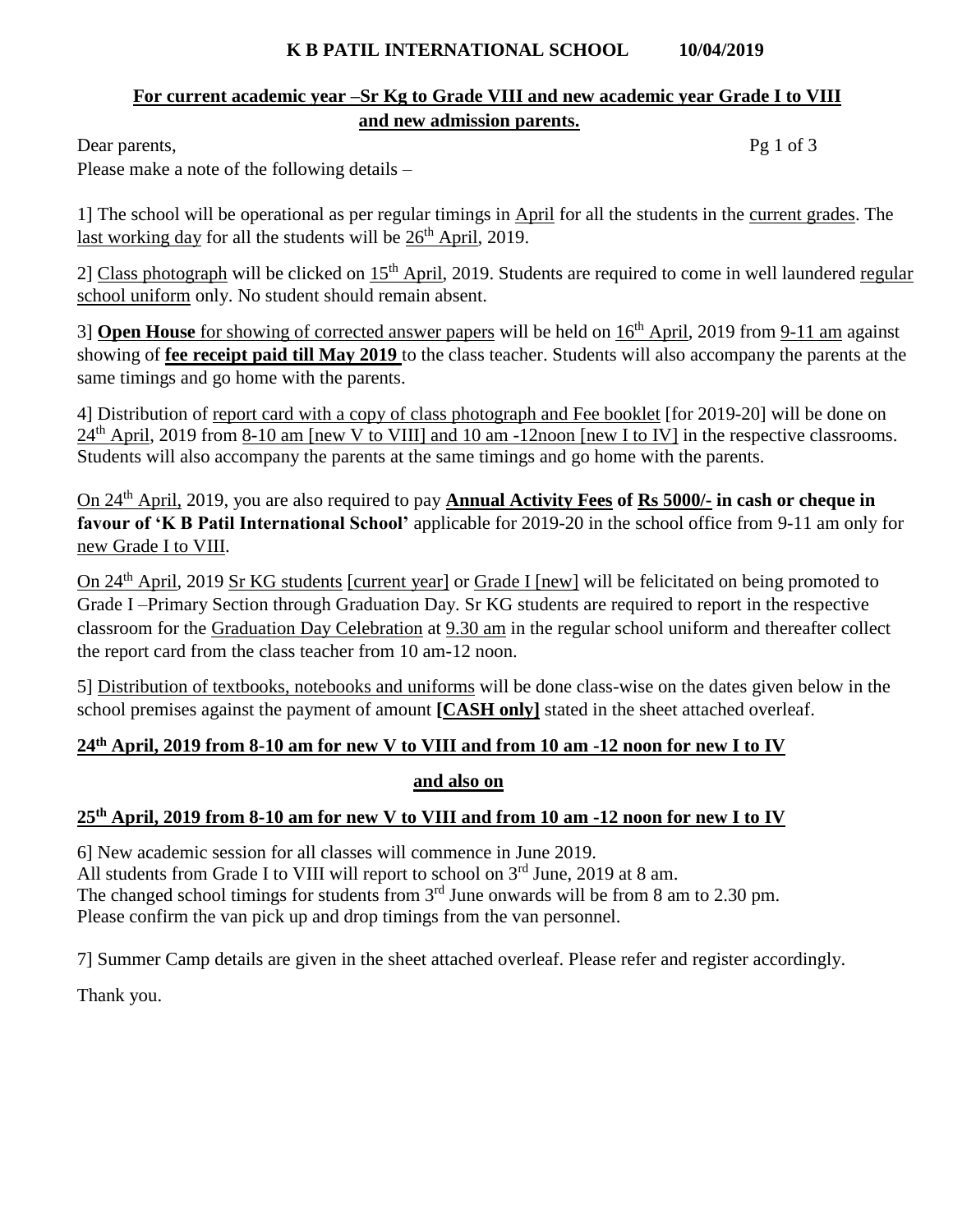#### **Details of the uniform are as follows-** Pg 2 of 3

#### **For Grade I to IV**

*GIRLS Regular uniform*- Navy blue T-shirt with school logo and Beige coloured pleated skirt [bloomers will be available at an additional cost], a pair of black shoes with a pair of navy blue socks and pair of navy blue ribbons/hair band.

*GIRLS PE/PT uniform-* House coloured T-shirt with school logo and full length black track pant with house coloured strip, pair of white shoes, pair of white socks and pair of white ribbons/hair band.

*BOYS Regular uniform*- Navy blue T-shirt with school logo and Beige coloured shorts, pair of black shoes with pair of navy blue socks and hair should be cut short [crew cut] for boys.

*BOYS PE/PT uniform-* House coloured T-shirt with school logo and full length black track pant with house coloured strip, pair of white shoes and pair of white socks.

*During winter – GIRLS AND BOYS* – Navy Blue Hoodie with school logo.

### **For Grade V to VIII**

*GIRLS Regular uniform*- Navy blue T-shirt with school logo and Beige coloured pleated skirt [bloomers will be available at an additional cost], pair of black shoes with pair of navy blue socks and pair of navy blue ribbons/hair band.

*GIRLS PE/PT uniform-* House coloured T-shirt with school logo and full length black track pant with house coloured strip, pair of white shoes, pair of white socks and pair of white ribbons/hair band.

*BOYS Regular uniform*- Navy blue T-shirt with school logo and Beige coloured full pant, pair of black shoes with pair of navy blue socks and hair should be cut short [crew cut] for boys.

*BOYS PE/PT uniform-* House coloured T-shirt with school logo and full length black track pant with house coloured strip, pair of white shoes and pair of white socks.

*During winter – GIRLS AND BOYS* – Navy Blue Hoodie with school logo.

### **Rates of uniforms are as follows – [to be paid only in CASH]**

| NEW GRADES [Regular Uniform,<br>PT Uniform & Hoodie | TOTAL AMOUNT<br><b>BOYS</b> [Rs] | <b>TOTAL AMOUNT GIRLS [Rs]</b><br>Bloomers will be available at an additional cost |
|-----------------------------------------------------|----------------------------------|------------------------------------------------------------------------------------|
| II- 1                                               | $1900/-$                         | $2000/-$                                                                           |
| III- VIII                                           | $2100/-$                         | $2200/-$                                                                           |

*One Lab coat for Science will be purchased at an additional cost only by the students of Grade VIII in the month of June*.

### **Rates of textbooks and notebooks are as follows – [to be paid only in CASH]**

| New grade                                                                                     | Rate of textbook set [Rs] | Rate of notebook set [Rs]     | Total amount of books [Rs] |
|-----------------------------------------------------------------------------------------------|---------------------------|-------------------------------|----------------------------|
|                                                                                               | $3120/-$                  | $452/-$                       | $3572/-$                   |
| $\mathbf{I}$                                                                                  | $3293/-$                  | $404/-$                       | $3697/-$                   |
| III                                                                                           | $3948/-$                  | $530/-$                       | $4478/-$                   |
| IV                                                                                            | $4135/-$                  | $578/-$                       | $4713/-$                   |
| V                                                                                             | $3835/-$                  | $623/-$                       | $4458/-$                   |
| VI                                                                                            | $4759/-$                  | $875/-$                       | $5634/-$                   |
| VII                                                                                           | $4824/-$                  | $875/-$                       | $5699/-$                   |
| <b>VIII</b>                                                                                   | $5256/-$                  | $875/-$                       | $6131/-$                   |
|                                                                                               |                           | [excludes 3 Science Journals] |                            |
| 3 Science Journals will be purchased only by the students of Grade VIII in the month of June. |                           |                               |                            |

*3 Science Journals will be purchased only by the students of Grade VIII in the month of June.*